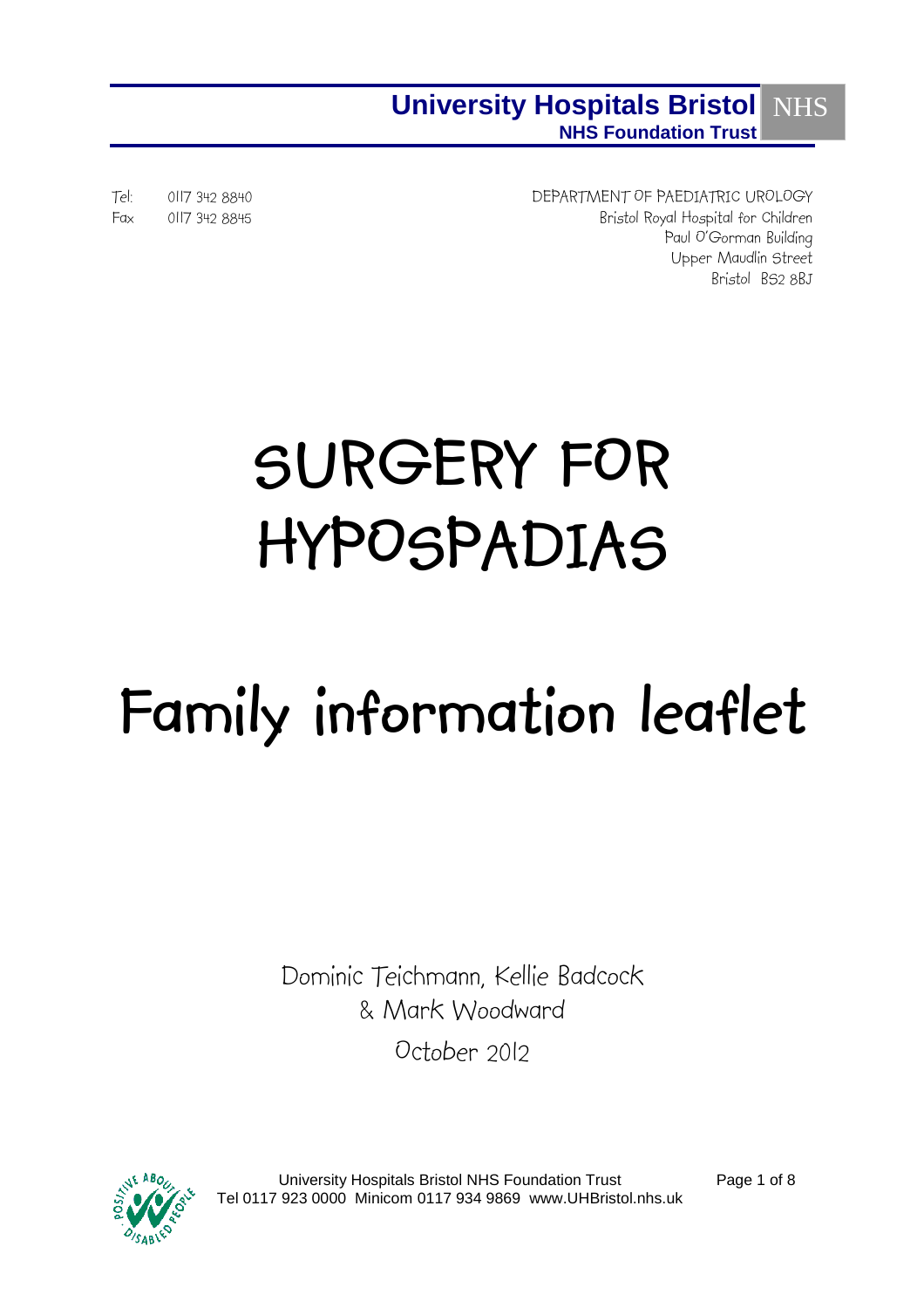**This leaflet explains about hypospadias surgery, and what to expect when your child comes to Bristol Children's Hospital for treatment.**

## **What is hypospadias?**

Hypospadias is a common condition, affecting ONE in 250 boys. In hypospadias, the urethral (urinary tract) opening is not at the tip of the penis. The opening may come out anywhere along the underside of the shaft of the penis, and in more severe cases, may even be as far back as the base of the scrotum. The foreskin is usually incomplete on the underneath ("hooded") and there may also be an associated downward bend in the penis (known as "chordee"). If your child is noted to have hypospadias, it is important to avoid a circumcision, as the foreskin may be needed during surgical correction of the hypospadias

#### **Why does it occur?**

The penis begins to develop in the womb at around 8 weeks. During its development, two urethral folds on the sides come together in the midline to form the urethra. Hypospadias occurs if these folds don't meet correctly. The cause of hypospadias is not completely understood. The following factors may be important:

GENETIC: Research has shown that there is a genetic predisposition to hypospadias, as hypospadias can run in families. In addition, if you already have one child with hypospadias, then the chance of having another boy with hypospadias increases to around ONE in 20.

ENDOCRINE: Hypospadias can be seen in some rare conditions where androgens (sex hormones affecting development of the reproductive organs) are either produced in low levels, or don't work correctly.

ENVIRONMENTAL: Oestrogens may have an effect on penile development. Oestrogens are contained in various environmental substances such as pesticides on fruit and vegetables, and this may explain why hypospadias is more common in mothers with an exclusively vegetarian diet.

## **What types of hypospadias are there?**

Hypospadias can be described according to the position of the urethral opening e.g. glanular / subcoronal / penile / penoscrotal or anterior / middle / posterior [see diagram].

The severity of the hypospadias will determine whether it will be possible to perform a one-stage operation or if a two-stage operation will be needed.



#### **Why is surgery necessary?**

If the hypospadias is mild, then it is unlikely to cause a problem in the future, either with urination or sex, and surgery is NOT essential. You will need to decide if you are sufficiently concerned about the cosmetic appearances to want to go ahead with surgery, remembering that surgery can have complications.

If the hypospadias is more severe, boys may find it difficult to pass urine standing up. In addition, if there is a significant bend, then this may make it difficult for them to have sex in the future. In those situations, your paediatric urologist will recommend surgery.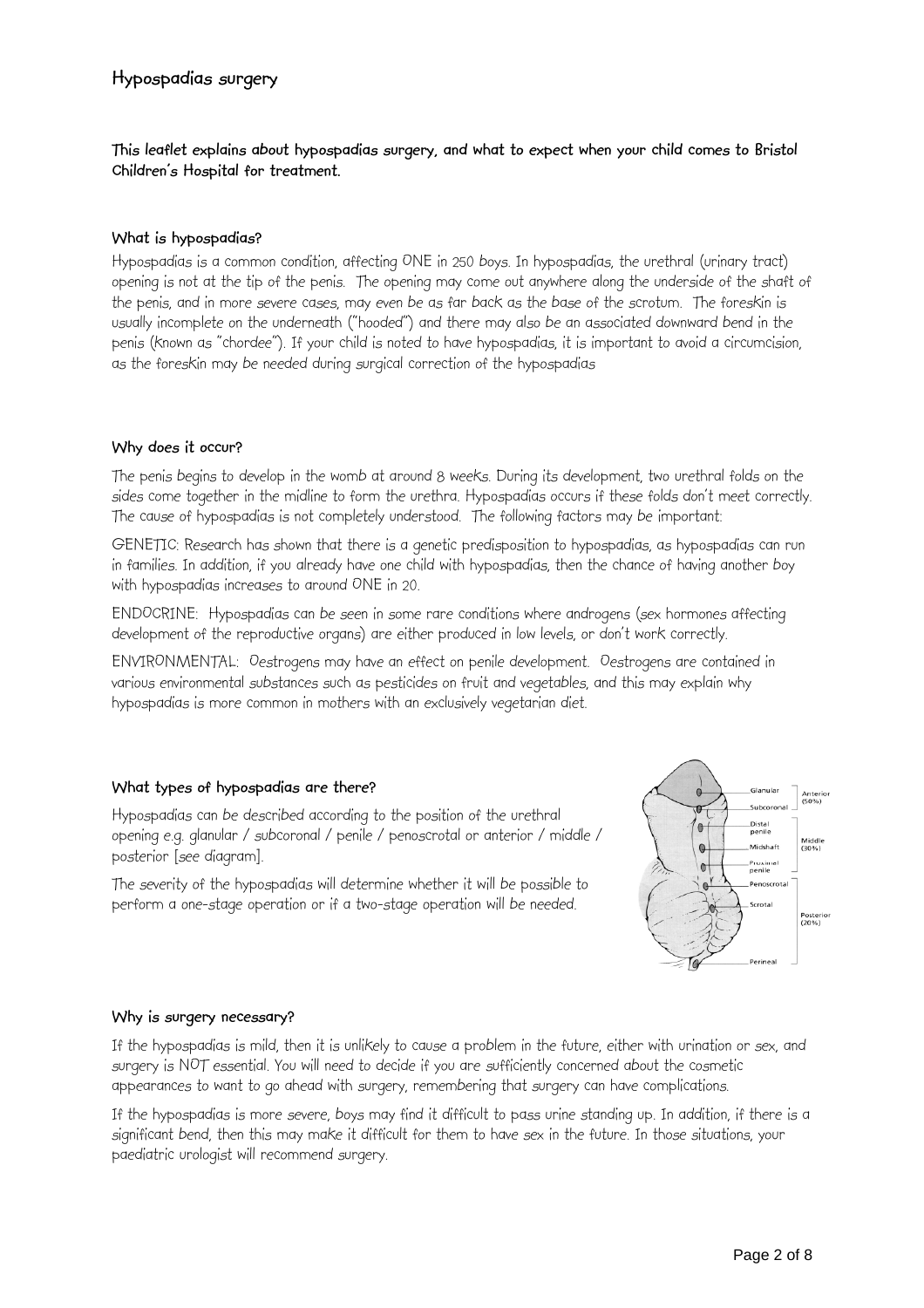## **What does the surgery involve?**

Surgery usually takes place at  $10$ -18 months of age, with a  $2<sup>nd</sup>$  operation being performed 6 months after the I<sup>st</sup> if required. If your child is referred later, then surgery can take place at any point, although the "terrible two's" are generally avoided. The paediatric urologists at Bristol Children's Hospital tend to use two different operations, named after the surgeons who invented them: the "Snodgrass" repair, which involves one-stage, or the "Bracka" repair, which involves two-stages. Your child's foreskin may be reconstructed ["zipped up"] during the surgery, or it may be removed [circumcision], depending on the severity of the hypospadias and your own preferences.

Surgery takes around 90mins, and is usually done as a day-case [no need for an overnight stay in hospital]. Your child will return from theatre with a special DRESSING covering the repair. If your child is in nappies, then he will also have a type of catheter tube called a STENT which will simply drip urine into his nappy. If your child is toilet-trained, then a different catheter tube will be left that drains into a bag. The dressing will be kept in place for ONE week after the operation. You will then be seen by your surgeon in the outpatient clinic around THREE months after the operation.



The Snodgrass repair is most commonly used with less severe forms of hypospadias without much bend, and it is often possible to reconstruct the foreskin during this type of repair. The Bracka repair is generally used for more severe hypospadias, particularly if there is a significant amount of bend. The 1<sup>st</sup> stage involves removing tissue on the underneath to allow the penis to be straight, and then replacing the gap in the skin with a skin graft usually taken from the inner foreskin or occasionally from the cheek. The dressing left after the I<sup>st</sup> stage will be removed after ONE week, and this may involve a general anaesthetic. During the 2<sup>nd</sup> stage 6 months later, the skin graft is made into a tube to create a new urethra, and a circumcision will be performed. The 2<sup>nd</sup> dressing will again be removed after ONE week but this time it will not involve an anaesthetic.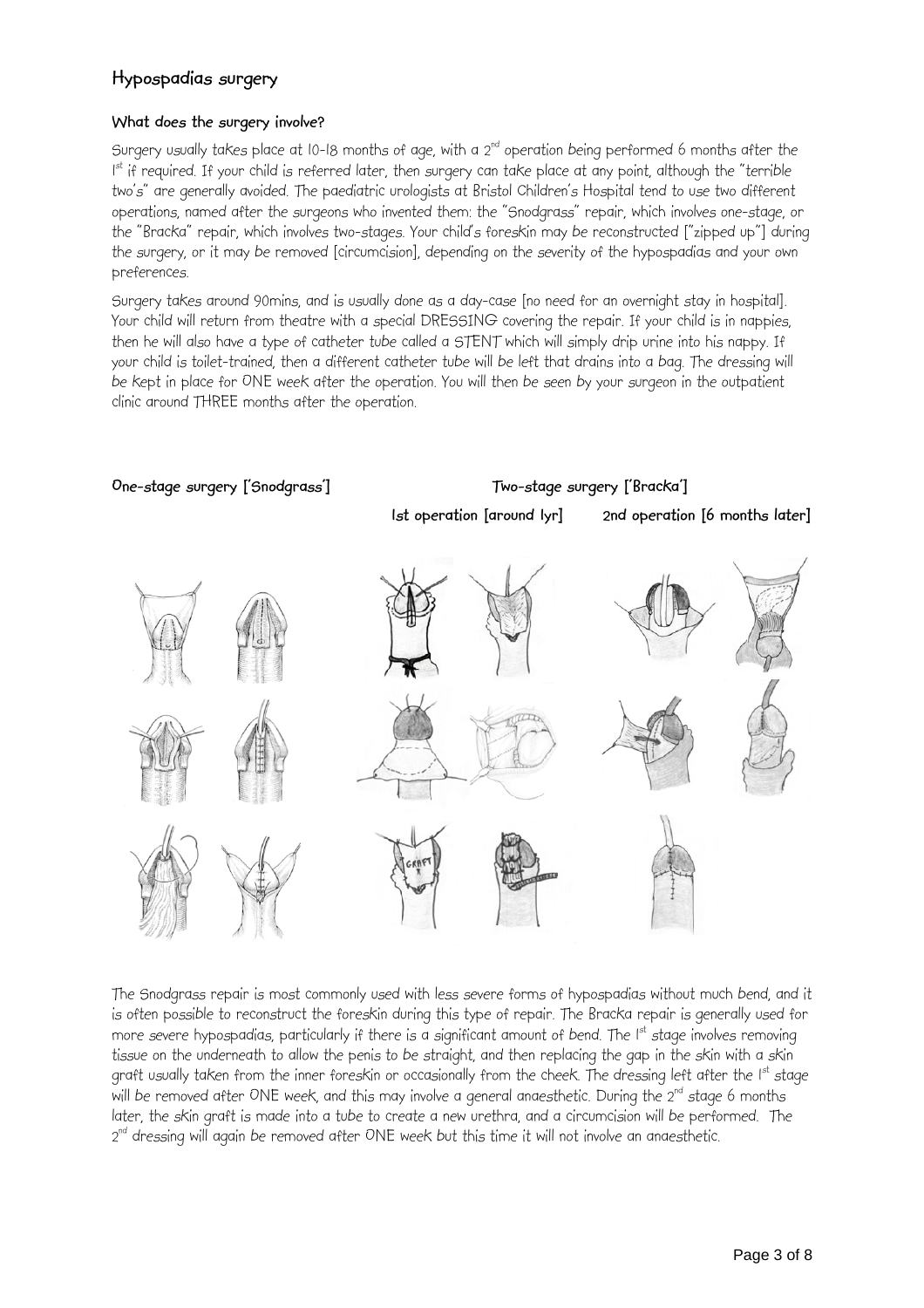## **What happens before the operation?**

On the day of admission to hospital, the surgeon will visit you to explain about the operation in more detail, discuss any worries and ask you to sign a consent form giving your permission for the operation. Another doctor will also visit you to explain about the anaesthetic and options for pain relief after the operation. A member of the nursing team will talk to you about the after care, and in particular the plans for nappies.

If your child has any medical problems, particularly allergies and constipation, please tell the doctors about these. Please also bring in any medicines your child is currently taking.

## **Are there any risks?**

General risks: All treatments carry an element of risk, but this must be balanced against the quality of life without treatment. All surgery carries a risk of bleeding during or after the operation. Every anaesthetic carries a risk of complications, but this is very small. Your child's anaesthetist is a very experienced doctor who is trained to deal with any complications. After an anaesthetic, your child may feel sick and vomit. He may have a headache, sore throat or feel dizzy. These side effects are usually short-lived and not severe.

Specific risks: The following complications can occur in between 5% and 20% of boys, depending of the severity of the hypospadias, with a leak or fistula being the most common problem.

**BLEEDING:** a small amount of bleeding around the dressing is common. More severe bleeding is very unusual, but if this were to occur then your child may need to go back to theatre [<<1% of boys].

LEAK or FISTULA: if the stitching doesn't heal perfectly, then your child may develop a leak of urine from the newly formed urethra. When he passes urine, most of the urine will appear from the new urethral opening, but a small amount may appear on the underneath at a single point along the repair. If the leak didn't close spontaneously, then a  $2^{nd}$  operation would be required to correct it 6 months after the initial repair.

**NARROWING or STRICTURE:** the new urethra can narrow anywhere along its length, but this occurs most commonly at the opening on the head. If this happens, then a  $2^{nd}$  operation may be required to stretch it. If the narrowing is severe, then it may be necessary to repeat the stretch as your son grows.

**REPAIR COMES 'UNZIPPED':** if the repair becomes infected, then the stitching may not heal, and the repair will come undone. This is a very rare complication [<1%], and a repeat operation would be required 6 months after the 1<sup>st</sup> repair.

**RECURRENT BEND or CHORDEE:** if your child's penis is significantly bent, then the surgeon will try to straighten it as much as possible at the time of surgery. However, as the penis will grow a lot through puberty, then there is a small risk of it bending again, and if this was a concern for the child, then further surgery may be necessary.

## **What happens afterwards?**

Once your son's operation is completed, he will return to the ward when awake. He will be able to drink straight away and eat shortly after although children can often feel groggy, sick or be upset after a general anaesthetic. He will be monitored for a short time after by nursing staff on the ward, usually around 2-3h. Most procedures are done as a day case. When the nursing staff are happy that your son has recovered, and you are happy with the after care, you will be allowed home. If you are to stay overnight, one parent will be allowed to stay.

Before discharge, arrangements will also be made for you to return after ONE WEEK for the dressing and catheter or stent to be removed. Finally you will be seen by your surgeon in the outpatient clinic around THREE MONTHS after the surgery.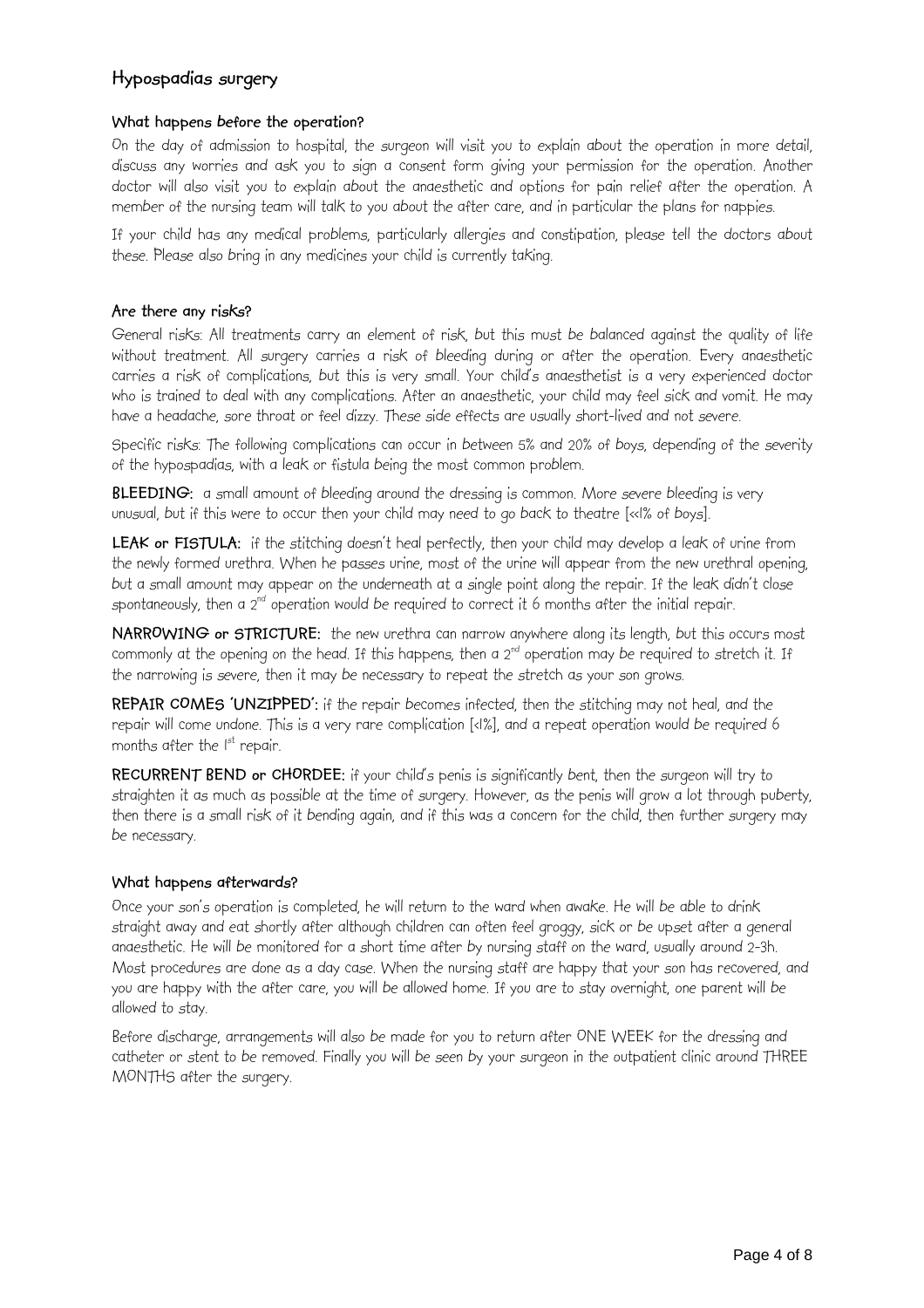# **SURGERY FOR HYPOSPADIAS**

# **Nursing information**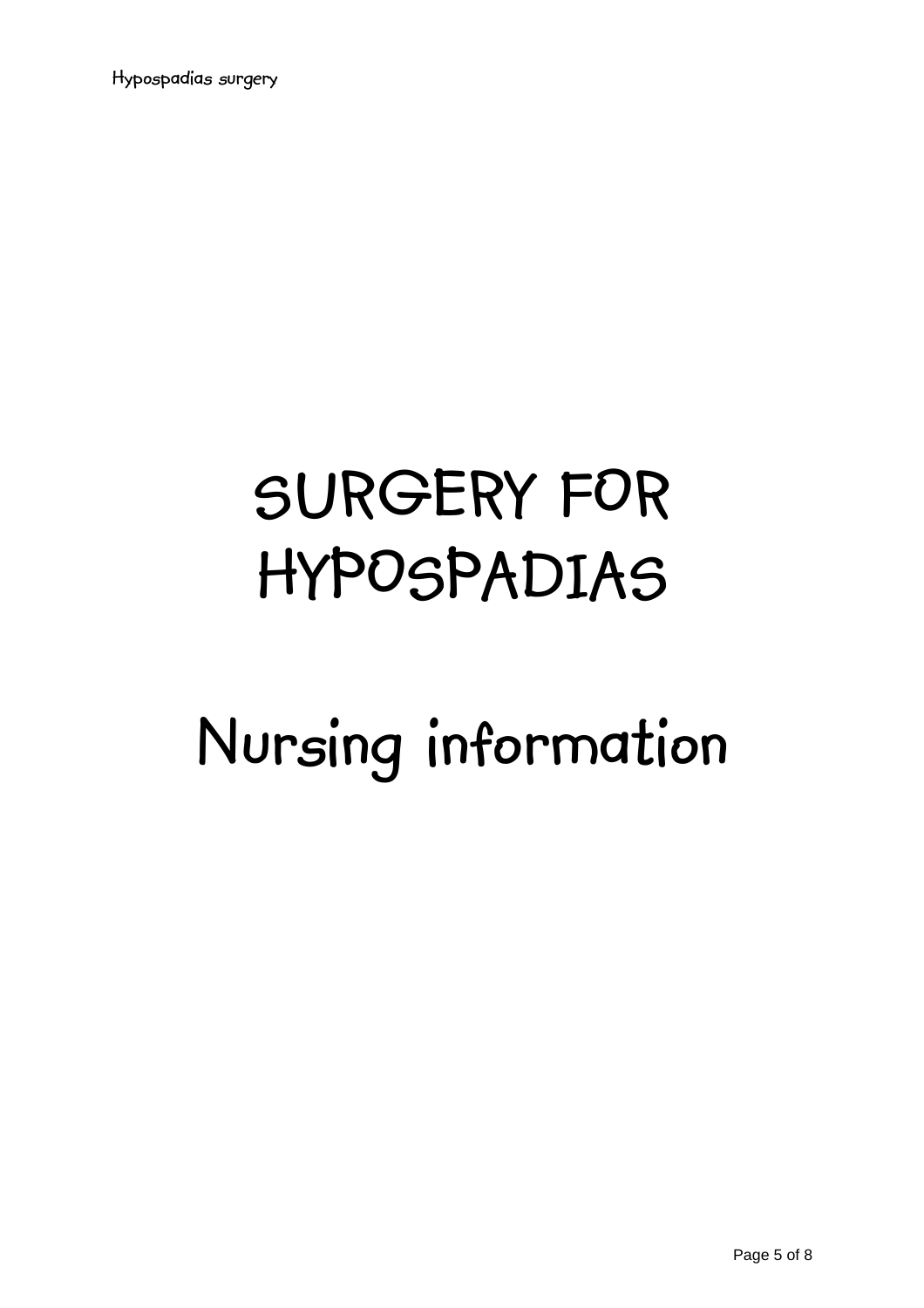## **Care for your son with a dressing and a stent**

If your son is in nappies, we use a 'double nappy' technique to ensure that the stent and dressing are correctly looked after. You will need:

1x nappy of the normal size 1x nappy 1 or 2 sizes bigger A pair of sharp scissors Suitable tape e.g. elastoplast (provided by the ward)

In the smaller nappy (your son's normal size) cut out a circular hole in the centre of the front half. This will usually need to be around 5cm in diameter. Then, using small lengths of the tape, tape up around the cut out hole. You must ensure that it is a complete circle of tape from inside to outside to prevent any of the gel beads from within the nappy getting into the stent.

Next, lay your son onto the nappy with the hole at the front. Carefully position the stent and dressing through the hole and secure the nappy at the sides as normal.

Now lay your son on the larger sized nappy and secure this at the sides as normal. Here you must ensure that the stent is pointing downwards into the nappy and is not bent or kinked, as this could block the stent and prevent it from draining correctly.

The top/outer nappy should be changed regularly or when wet as you normally would. The bottom/inner nappy need only be changed daily or with every bowel motion.



## **Care for your son with a dressing and a catheter bag**

If your son is out of nappies, a catheter bag will be used. There are 2 types of bags: a leg bag and a night bag. You will be shown how to empty and change both types of bags on the ward and then be sent home with a supply. If necessary, you will also receive a delivery of extra night bags at home. To prevent infection, it is important to wash your hands before and after any contact with the catheter and bags.

**Leg Bag**: this is a smaller bag that can be strapped around your son's leg using velcro straps, which usually sit just above and below the knee. Urine will drain constantly into the bag, which will need regular emptying. This can be done by undoing the lower strap of the bag and placing the tap over the toilet.

**Night Bag:** Overnight, a night bag should be used as it has a larger capacity. This bag should be attached directly to the bottom of the leg bag. Once the night bag had been attached, open the tap of the leg bag to allow free drainage of the urine from the leg bag into the night bag. You must use a clean night bag every night to help prevent infection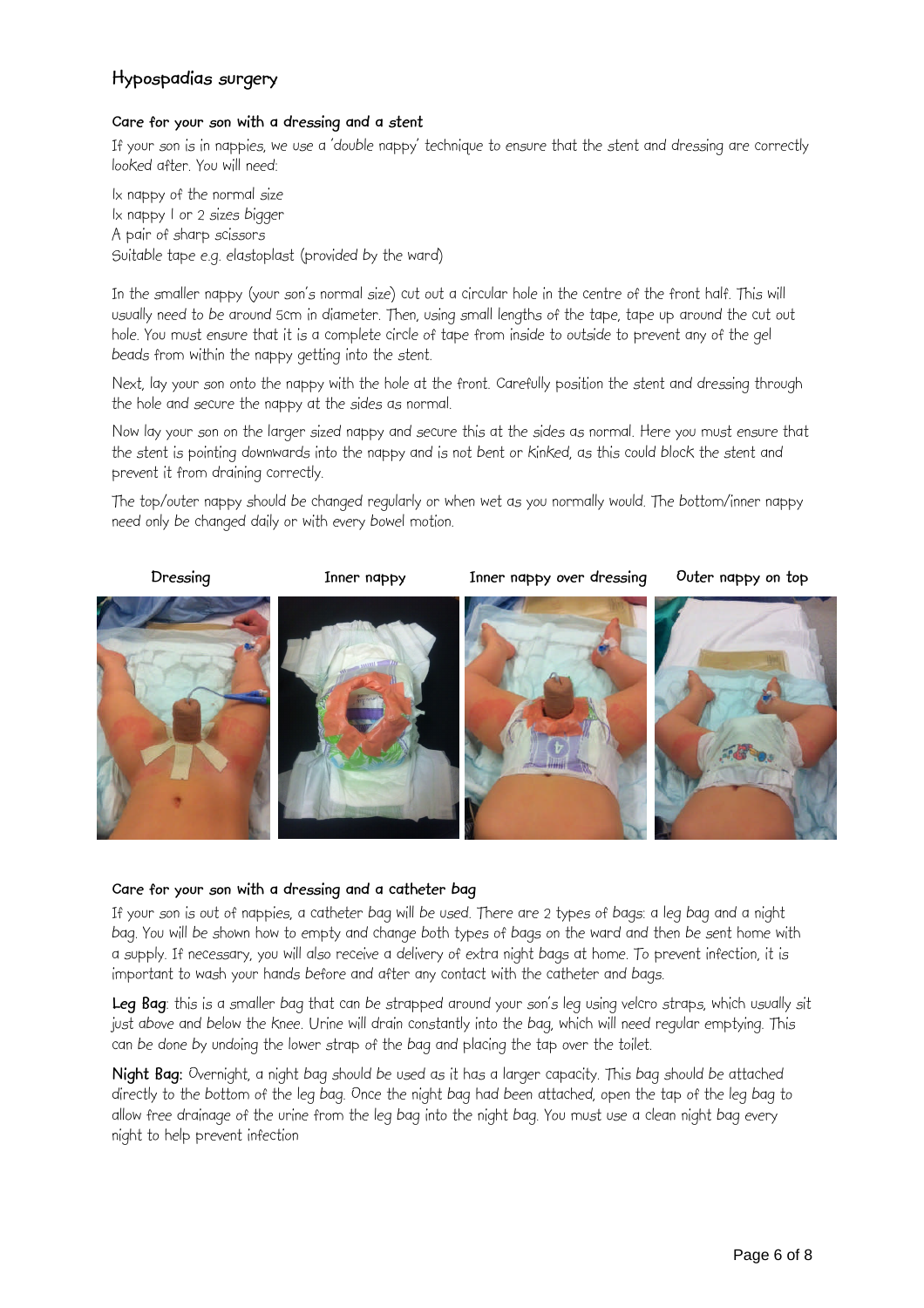## **Medication and pain relief**

We will prescribe the following medications:

- 1. TRIMETHOPRIM (an antibiotic) given TWICE daily to help prevent infection
- 2. OXYBUTYNIN (to treat bladder spasm) given as needed up to TWICE daily. Some boys experience intermittent pain as a result of 'bladder spasm', which occurs when the empty bladder squeezes on the catheter or stent.

You should make sure you also have a supply of PARACETAMOL and IBUPROFEN at home to give regularly for the  $I^{st}$  few days.

## **When you get home**

Ideally the dressing should remain clean and relatively dry, although this can be difficult. If it gets particularly dirty, then it can be washed with a damp sponge, although the dressing shouldn't be soaked.

It is important to regularly check that your son's stent or catheter is draining, either when you change his nappy or by checking the leg bag.

Ideally your son should have TWO weeks off from school or nursery – one week while the dressing is in place, and one week after it has been removed. During this time, try to ensure he avoids boisterous play, climbing or cycling/riding on toys/trikes. For the next FOUR weeks [to a total of six weeks after surgery], the repair will still be healing, so try to limit boisterous play. Swimming should be avoided for the whole SIX weeks.

## **Removal of dressing**

Arrangements will be made for the dressing to be removed after one week. This will usually take place on the Clinical Investigations Unit (CIU). If your surgeon is planning to remove the dressing themselves [only after the  $1<sup>st</sup>$  operation of a two-stage repair], then you will be advised of the arrangements for this.

Give your son paracetamol one hour before his appointment on CIU

Give your son a bath the night before removal, allowing him to soak in the bath to loosen the dressing slightly

On CIU, the stent or catheter and dressing will be removed and the repair will be assessed for healing PLEASE NOTE: the repair can look very bruised - DO NOT BE ALARMED by the appearances at this stage

After removal of the dressing, you will need to wait until your son passes urine, so there may be a wait. Drinks will be provided but you may want to bring your own if your son has a particular favourite.

Finally, you will be seen by your surgeon in the outpatient clinic around THREE MONTHS after the surgery.

## **Trouble shooting**

| What if                               | Action                                               |
|---------------------------------------|------------------------------------------------------|
| The stent or catheter stops draining  | Ensure the stent or catheter is not kinked.          |
|                                       | Give your son an additional drink.                   |
|                                       | If this doesn't help, phone for advice               |
| Your son is in pain intermittently    | He may have bladder spasm so give him the OXYBUTYNIN |
|                                       | If this doesn't help, phone for advice               |
| You notice blood around the dressing, | A small amount of blood is normal                    |
| or in your son's urine                | If the bleeding is continuous, phone for advice      |